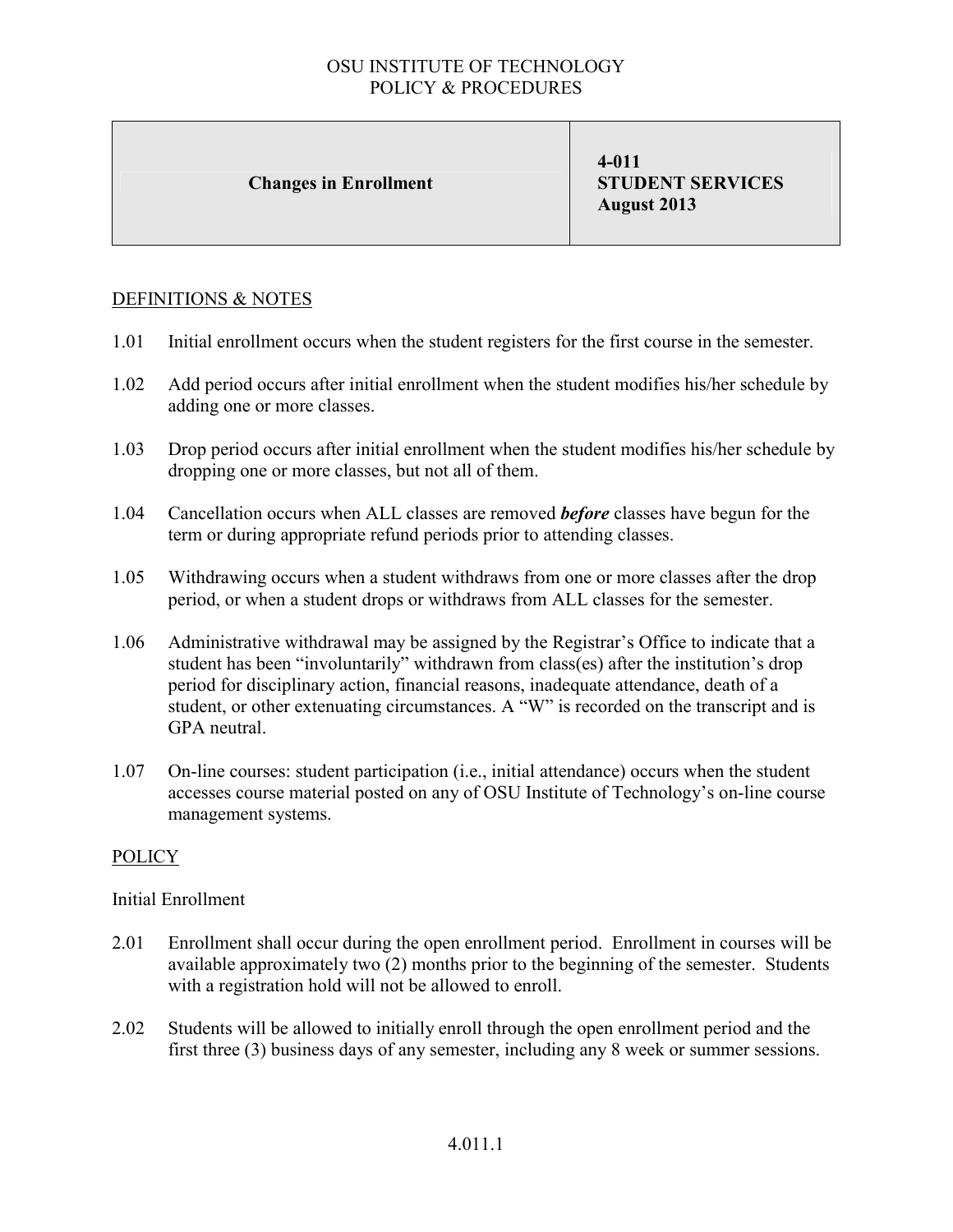- 2.03 Late enrollment occurs when a student initially enrolls for the semester or session during the first three (3) business days of the semester or session. A late enrollment fee will be assessed during this period.
- 2.04 Late enrollment exceptions shall be requested through the Office of Admissions and approved by the Director of Admissions or their designee.

### Adding Courses

- 3.01 Students may add a course via the web at web4studuents or by completing and submitting a "Request for Change of Enrollment" form to the Office of Admissions or their unit leader.
- 3.02 Enrolled students may, subject to maximum enrollment limitations, add courses during the first five (5) instructional days of the semester for fifteen (15) week courses, the first three (3) days of an eight week course or proportionate period for shorter courses, with the approval of their unit leader or the unit leader's designee.

### Dropping Courses

## *3.11.3 Grading Terms*

*An automatic withdrawal grade of "W" is issued when a student initiates a withdrawal during the institution's allowable withdrawal period. An institution's withdrawal period for an automatic "W" shall begin after the tenth day of classes in the regular session, the fifth day of classes in a half semester, and the fifth day of classes in the summer term, and shall not exceed 12 weeks of a 15-week semester or, in general, not exceed three-fourths of the duration of any term. (Oklahoma State Regents for Higher Education academic policy.)*

- 4.01 Students may drop a course by completing a "Request for Change of Enrollment" form and submitting it to the Office of Admissions, their academic division, or through the web system.
- 4.02 Any course dropped *prior to the first day* of the course, or during the designated refund period, will receive a full refund of tuition and fees. Dropping a course during this time period will result in a cancellation of the student's enrollment in this course. No grades are recorded, aid is not disbursed for that course, and no record of enrollment remains on the official transcript.
- 4.03 Any student withdrawing *prior to three-fourths mark* of the course being completed, or after the refund period (e.g., by the end of the eleventh week of a 15-week course or proportionate period for shorter terms), will have a "W" noted on the transcript.
- 4.04 Any student withdrawing *after the three-fourths mark* of the course will have a grade of "W" or "F" assigned according to the student's earned standing in the class at the time of withdrawal.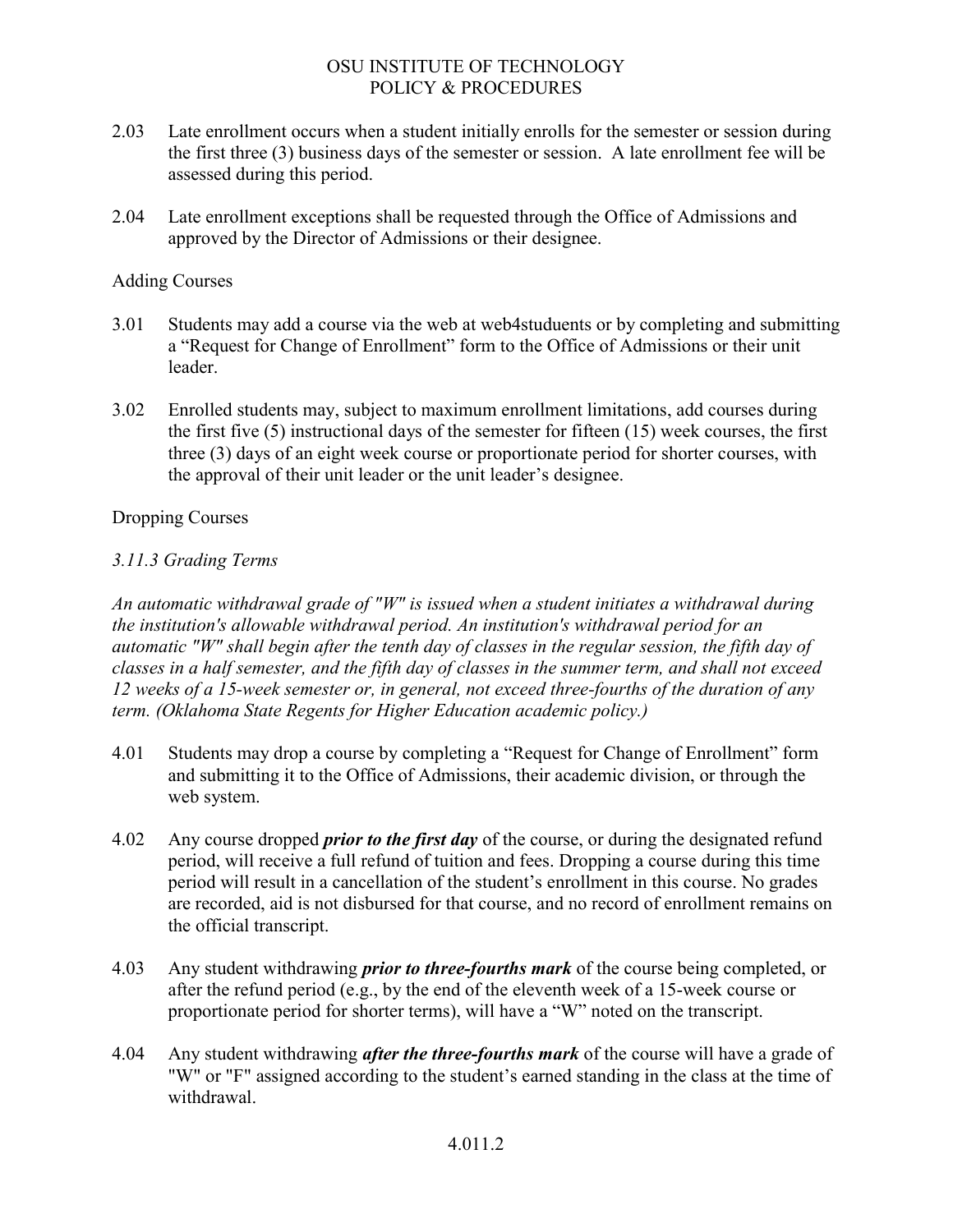- 4.05 No student will be allowed to withdraw after 93 percent of the course has occurred. All withdrawals must occur prior to finals week and no later than the 14th week of a 15-week course or proportionate periods for shorter courses.
- 4.06 No student may withdraw after a grade has been assigned. (See Section 9, Due Process, for further information.)

Change of Section

- 5.01 Occasionally, students adjust their academic schedule by changing course sections only. Section changes within the same semester or session, should be requested through the appropriate academic division and submitted to the Office of Admissions for approval by the Director of Admissions or designee.
- 5.02 Approved section changes will not result in additional tuition charges. However, the student will be responsible for any additional fees based on course section.
- 5.03 Withdrawing or failing a course, then re-enrolling into the same course within the same semester is not considered a change of section, but rather a completion of the course and all charges are applicable.

Cancellation of Enrollment

- 6.01 Cancellation occurs when a student is no longer enrolled *before* classes begin for the term. A student cannot cancel his/her enrollment once he/she begins attending class(es), or the drop period has elapsed.
- 6.02 Cancelling enrollment removes all course tuition and fee charges, no grades are recorded, aid is not disbursed, and no record of enrollment remains on the official transcript. A request for cancellation may be initiated by the student through written correspondence to the Registrar's Office.
- 6.03 A request for cancellation may be initiated by the appropriate academic division through written correspondence to the Registrar Office. Division requests to cancel enrollment must be received by the Registrar Office.
- 6.04 A cancellation may be initiated due to notification by the course instructor(s) during the semester for non-attendance *in all classes* as indicated in faculty attendance records. (Refer to 2-020 *Attendance Records*, Section 2.01).
- 6.05 Failing to attend classes, or nonpayment of tuition and fees, does not constitute notice of cancellation.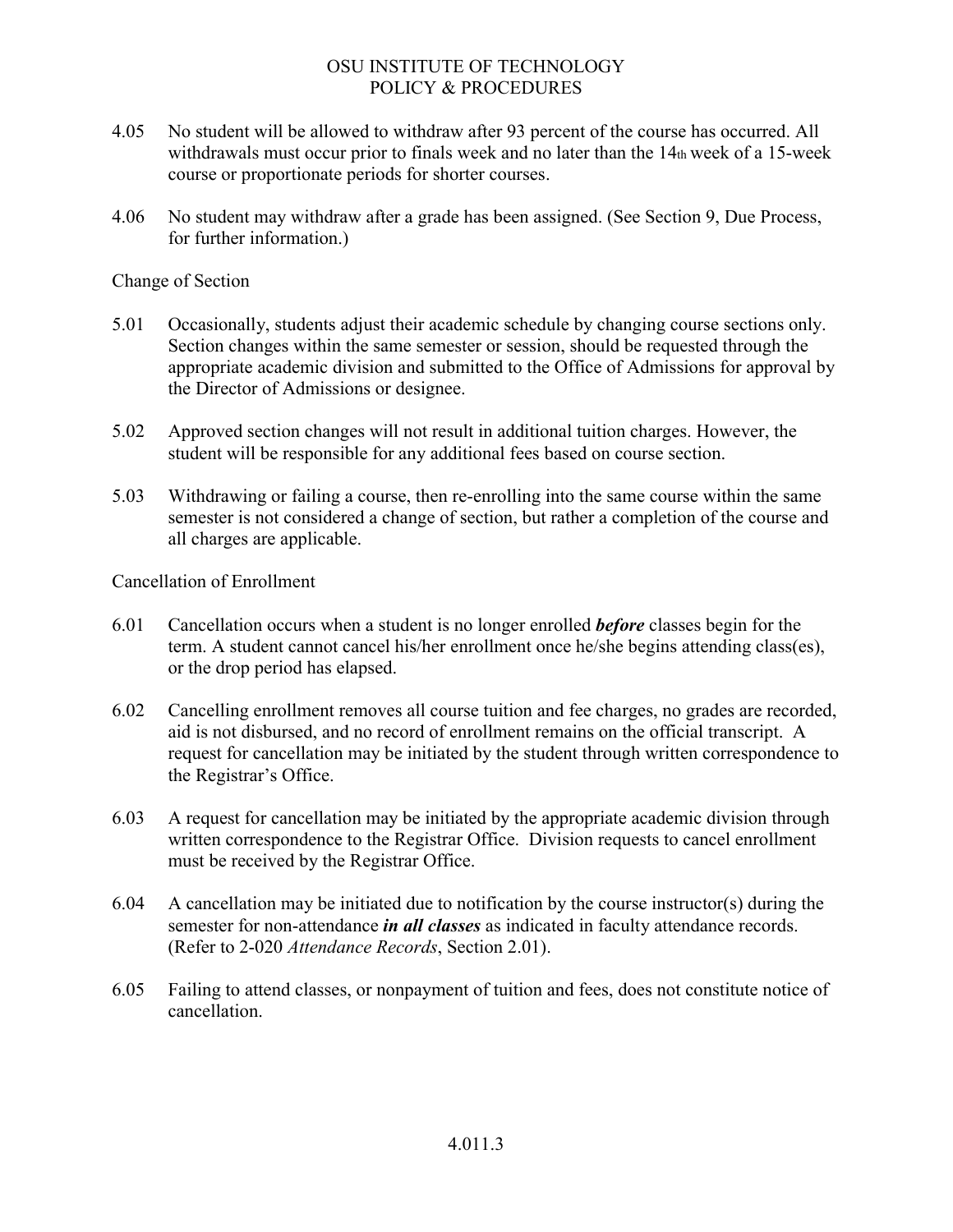Withdrawing from the university

- 7.01 Withdrawing from the university occurs when a student is no longer enrolled in any classes for the semester at the university. Future semester enrollment will remain unless cancellation is requested by the student.
- 7.02 See 3-043, *Refund Policy,* for information regarding charges of tuition and fees.
- 7.03 See 2-013, *Grading Policy,* for information regarding grading of courses.
- 7.04 Students who withdraw after the refund period will receive no refund of tuition and fees, and will have a "W" recorded on the transcript. Financial aid disbursed for the semester may need to be repaid or returned.
- 7.05 To officially withdraw, action should be initiated by the student in writing and submitted to the Registrar's Office or the Registrar's designee. It is recommended that clearance be obtained from the following offices: Bursar, Student Financial Aid and Scholarships, Residential Life, Academic Division, and other offices if applicable. Failure to withdraw properly will result in permanent grades being awarded in all classes in which the student has enrolled.
- 7.06 A student may withdraw from the university at any time during the semester prior to the last week of a 15 week course, or proportionate periods for shorter courses.

### Administrative Withdrawals

- 8.01 Upon notification by the appropriate administrator, an administrative withdrawal may be assigned by the Office of the Registrar to indicate that a student has been "involuntarily" withdrawn from class(es) after the institution's drop period for disciplinary action, financial reasons, inadequate attendance, death of a student, or other extenuating circumstances. Such withdrawals must follow formal institutional procedures.
- 8.02 An administrative withdrawal may be requested by the Division Chair through the submission of the Administrative Withdrawal Form to the Vice President of Academic Affairs, who will, if approved, forward to the Office of the Registrar for processing.
- 8.03 Administrative withdrawals are GPA neutral and may be indicated by "W" or cancelled.
- 8.04 Refund of tuition and/or fees may be at the discretion of the Vice President for Fiscal Services.

### Due Process

9.01 Students who wish to request an exception to the above policies have the right to request an exception from the Registrar's Office or designee.